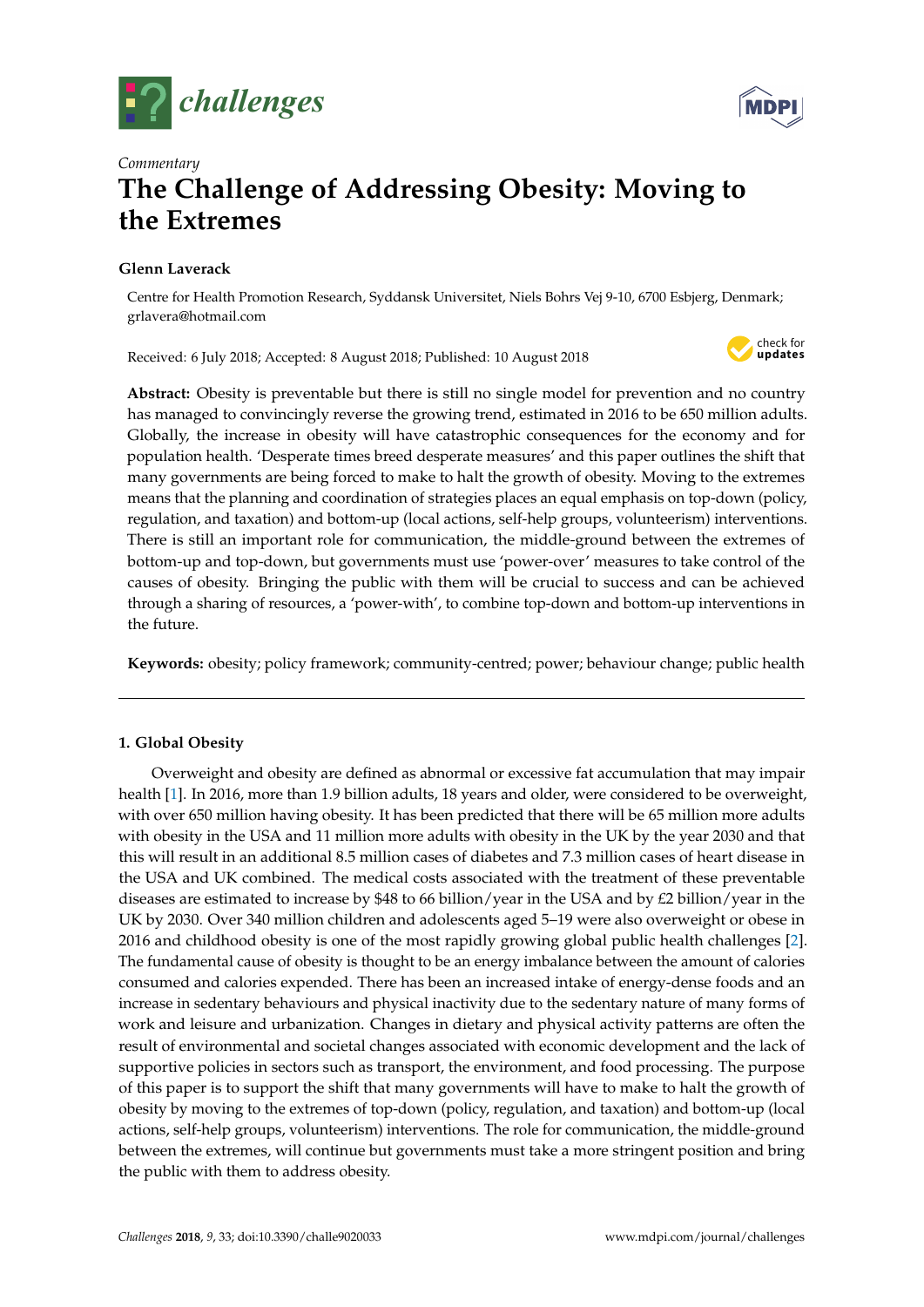## **2. Why We Are Where We Are**

Obesity is preventable but no comprehensive approach for prevention has emerged and no one country has managed to convincingly halt the growing trend. It is therefore worth asking why we are where we are. Public health programs have been designed to be professionally driven, top-down, pre-packaged and with a bio-medical approach. Top-down is interpreted here as when health interventions are decided by the top structures, usually an outside agency or health worker, and are delivered 'down' to the intended beneficiaries. The top-down approach has used epidemiological data to address a population-based lifestyle agenda including physical inactivity, nutrition and smoking [\[3\]](#page-3-2). The lifestyle agenda has proven to be attractive to governments because it promised easily quantifiable results within a relatively short time frame for high prevalence health problems such as obesity [\[4\]](#page-3-3) and offered cost-savings in healthcare services for people suffering from chronic diseases [\[5\]](#page-3-4). Despite the modest evidence for the success of the lifestyle agenda, it has remained a popular option because it offers the simple logic of behaviour change through education and motivational strategies that can be easily delivered in a program context [\[6\]](#page-3-5). However, addressing chronic disease involves the interplay of different risk factors and determinants including smoking, diet and sedentary behaviours, unemployment and stress. The lifestyle agenda has conveniently shifted the focus away from awkward political decisions that underlie these risk factors and determinants and which are rooted in poverty and health inequality [\[7\]](#page-3-6). The unintended consequences of these types of approach can be a preoccupation with weight loss among the general population, which can lead to stigma, body dissatisfaction, disordered eating and obesity surgery complications [\[8\]](#page-3-7). Public health approaches should acknowledge the complexity of obesity, for example, by incorporating it into a population approach to chronic disease prevention, possibly with less stigmatizing consequences. Public health approaches may by design continue to address individual-level issues but they must also address the broader determinants of health of chronic disease if they are to be effective.

## **3. Modest Successes**

The modest successes of the top-down approach have been largely limited to higher socio-economic groups. In Australia, over the period 1998–2004 there was a 9% decrease in smoking in the lowest quintile compared to a 35% decrease in the highest quintile [\[9\]](#page-3-8). In Canada, over the period 2000–2005 a top-down program to increase physical activity in urban and rural communities found that 30% people had become more active whilst 14% had become less active. Significantly, the change in physical activity had occurred in the higher socio-economic groups with little or no effect on low socio-economic, adolescents, ethnic minorities, or indigenous people [\[10\]](#page-3-9). The top-down approach has relied heavily on strategies that use health education to raise awareness to bring about behaviour change with an emphasis on the responsibility of the individual. This is an approach that can lead to a 'victim-blaming' culture for not changing unhealthy lifestyles even though certain factors are beyond the control of the individual such as being made unemployed. Health education messaging is based on common sense and has remained unchanged for many decades, for example, in regard to 'clean living', involving daily physical exercise and good nutrition [\[11\]](#page-3-10). The modest successes of the top-down approach have not been because of the health issues it has chosen to address or the messages it chooses to communicate. It has been because of the way in has been delivered, resulting in low public participation, especially of marginalised groups, compromising long-term outcomes such as a reduction of obesity. One review, for example, found that obesity prevention programs showed limited evidence of effectiveness. There was a lack of upstream investment and an emphasis on individual-based programs that only resulted in short-term improvements relating to obesity prevention [\[12\]](#page-3-11). Bottom-up interventions that include people in the program design, implementation and evaluation were identified as being crucial to success by helping to ensure that people's needs are met. Bottom-up is interpreted here as approaches that assist people to identify their own needs and to communicate these 'up' to the top structures of planning and decision-making.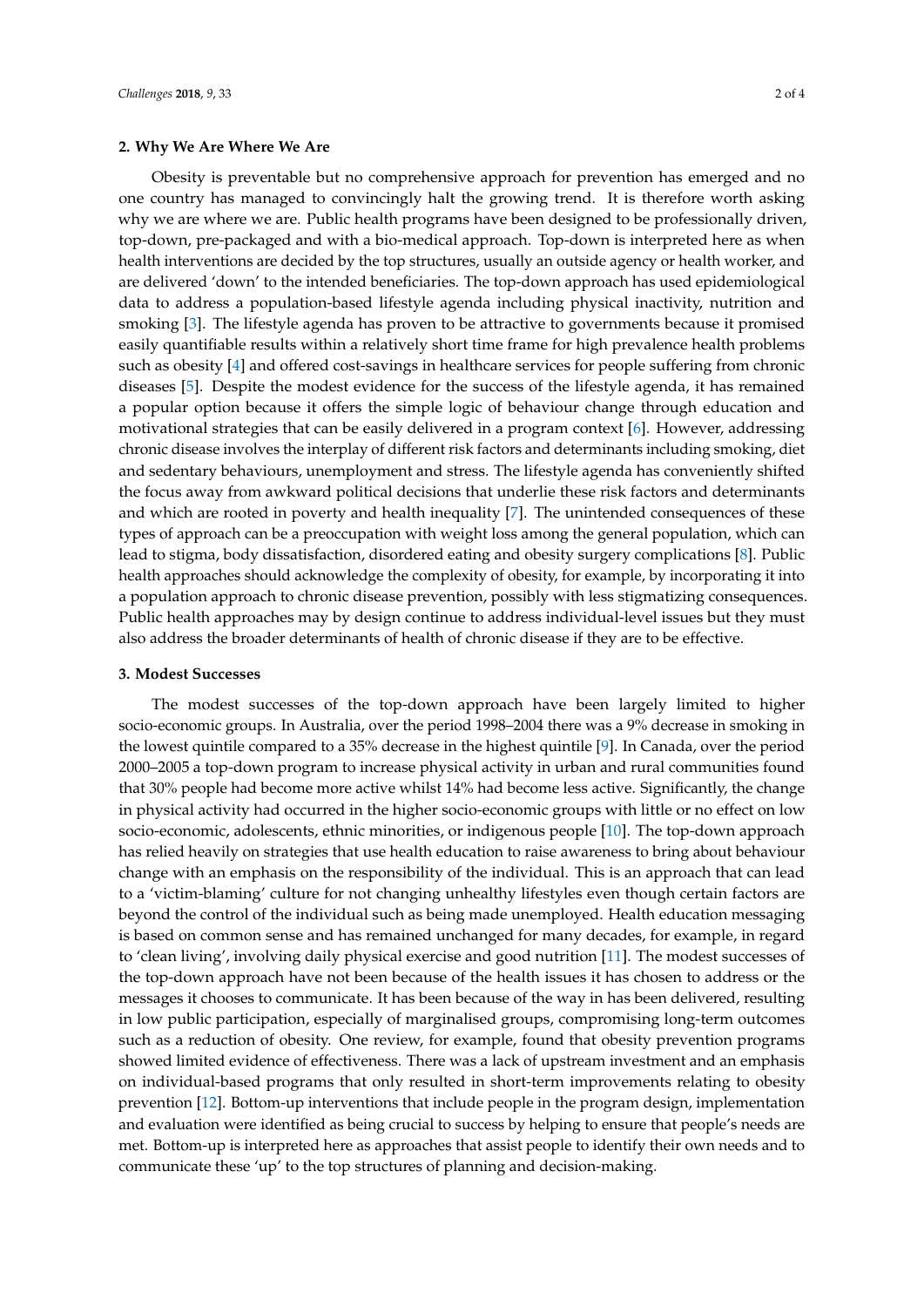The 'middle ground' of using behaviour change and motivational strategies to address obesity has also had modest successes and has failed to reverse the growing trend in obesity. Globally obesity continues to increase, and this will have catastrophic consequences for the economy and for population health. 'Desperate times breed desperate measures', and many governments will be forced to shift their approach to move to the two extremes in the absence of a viable model to halt the growth in obesity.

#### **4. Moving to the Extremes** *Challenges* **2018**, *9*, x 3 of 4 *Challenges* **2018**, *9*, x 3 of 4

In Estonia, 89% of school children drink sugar-sweetened beverages. The Estonian government has used a policy framework to reduce the consumption of sugar-sweetened drinks which are associated with increased energy intake and higher risks for poor oral health and weight gain. The strategy used a policy framework with four options: (1) regulation of food advertising; (2) labelling of sugar-sweetened beverages and raising awareness about their health effects; (3) school health promotion interventions and nutrition policies; and (4) imposing taxes on sugar-sweetened beverages, subsidizing other food groups, and substituting alternative beverages [\[13\]](#page-3-12). Power-over is interpreted here as an exercise of control in which people can be constrained and influenced by those that have 'power-over' them, both positively and negatively. Taxation, for example, on products such as sugar-sweetened beverages, is an exercise of power-over people's choices to promote a healthy lifestyle by moderating consumption. This is a top-down strategy in which the interventions are controlled by the government structures and delivered 'down' to the public, the intended beneficiaries. However, to be effective, top-down and bottom-up approaches must complement each other. It is not a question of either top-down or bottom-up, but a combination of both that will reach the goal of better health outcomes. Moving to the extremes means a framework that actively includes community-centred interventions alongside increased power-over measures such as regulation, health policy, and taxation. The government, with the power-over, can choose not to dominate but to form a relationship that will deliberately increase the other's level of control. This is interpreted here as a form of 'power-with', in which control and access to resources are shared with other partners such as communities through, for example, providing training and financial support  $[14]$ . of sugar-sweetened beverages and raising awareness about their health effects; (3) school health products such as such as such as such as such as sugar-sweetened beneficially choices to both the accuracy of the goal of the goal of better health of the extreme postery, and  $w_i$  providing uniting the interaction of providing training training training training training  $\frac{1}{2}$  $\alpha$  exercise of control in which poople can be constrained and influenced by  $\mu$ roterio sugar-sweetened beverages and raising awareness and raising and raising and  $\frac{1}{2}$ those that have 'power-over' them, both positively and negatively. Taxation, for example, on products such as such as such as such as sugar-sweetened between performances. complement each other is not a question of the property of the completion of the policy or any both the goal the clases power over the asteres such as regulatory nearly poney, and  $\Gamma$  is interpreted here as a form of  $\Gamma$  in and access to respect to respect to respect to respect to respect to respect to respect to respect to respect to respect to respect to respect to respect to respect to respect  $\kappa$ , providing dumministic municial support  $\mu$ ,  $\mu$ 

<span id="page-2-0"></span>Table  $1$  illustrates the different levels of power-over and power-with and interventions in moving to the extremes to address obesity.



#### **Table 1.** Moving to the extremes to address obesity.

Traditionally, people have not been involved in identifying their own needs in regard to the determinants of health and in active participation participating in the programs in large programs in the prog determinants of health and in actively participating in large public health programs [\[15\]](#page-3-14). It has been the health worker that has controlled the design and delivery of the program even though there is  $\alpha$  cugaret that community-wide actions can help provent people from becoming as with component communities, promoting equity, and increase control over the  $\frac{1}{2}$ can help them to lose weight [\[16\]](#page-3-15). Community-centred interventions are about mobilising assets within communities, promoting equity, and increasing people's control over their health and lives. A policy template for countries to use practical, evidence-based options to improve community-centred  $\alpha$  computer  $\alpha$  positive return on investment in engage that strongther computed that call build capacity for the collaboration of the employees the substantial communities to improve the community of the community of the community of the community of the community of the community of the community of the c provide a role for peer and volunteer activities, develop partnerships, and provide better access to community resources [\[17\]](#page-3-16). The Altogether Better Project in the UK is an example of such a collaborative partnership to build capacity to empower communities to improve their own health and  $\mathbf{u}$ Traditionally, people have not been involved in identifying their own needs in regard to the Traditionally, people have not been involved in identifying their own needs in regard to the evidence to suggest that community-wide actions can help prevent people from becoming obese and lives. A summer  $\epsilon$  $\alpha$  computer  $\alpha$  modifies where  $\alpha$  introduces in annual doctor that at unperformance interventions can bring a positive return on investment in approaches that strengthen communities, groups, volumes, volumes, there is still an important role for communications. There is still an important role for communication and  $\alpha$ well-being [\[18\]](#page-3-17).

Long<sub>levi</sub>.<br>Moving to the extremes means the planning and coordination of strategies that firmly place an equal emphasis on top-down (policy, regulation, and taxation) and bottom-up (local actions, self-help